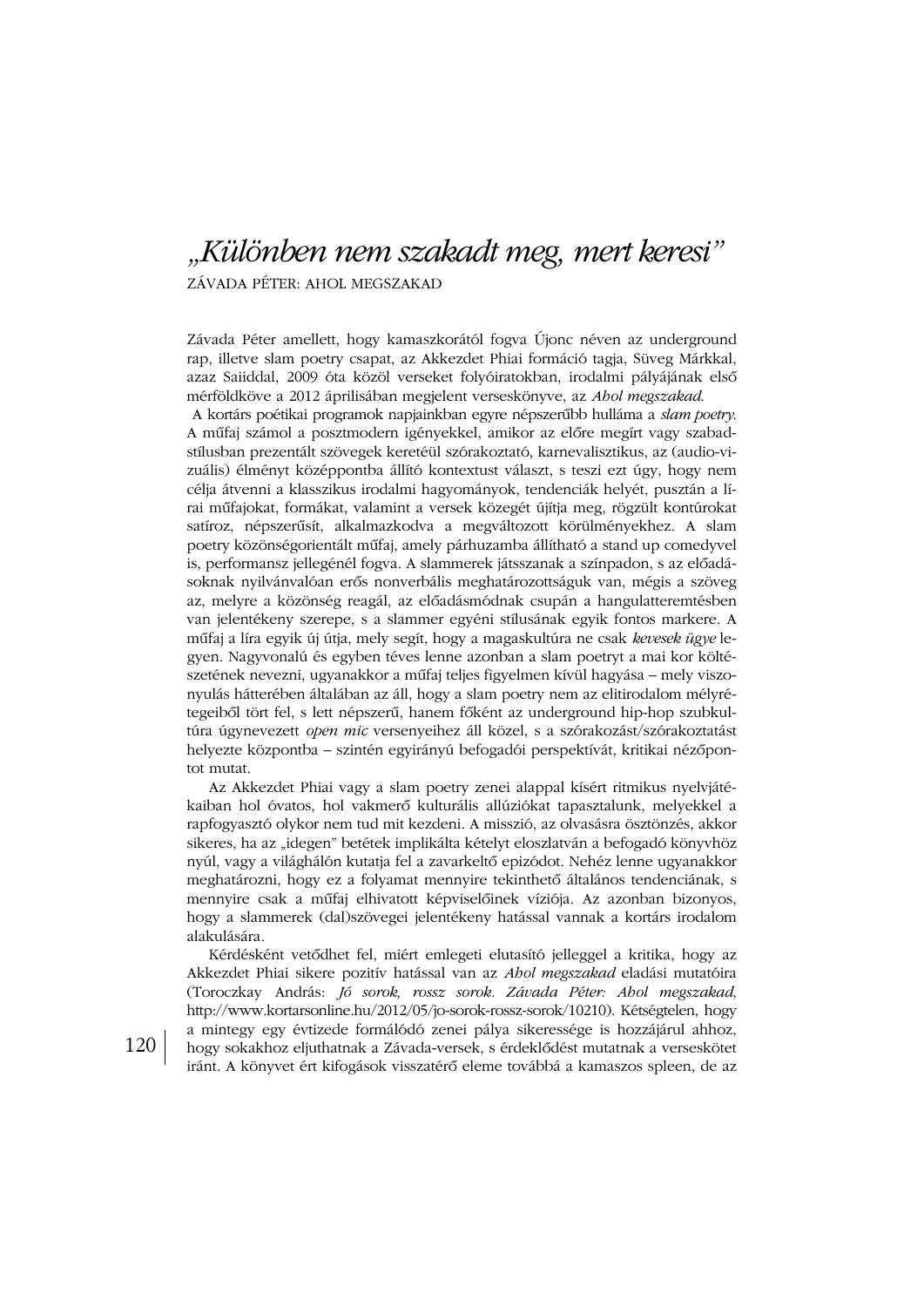olykor könnyed, szlenges, spontán, laza nyelvi regiszter is bántja a bíráló szemeket. A költő-slammer kamaszkorát az underground hip-hop szférában, s az édesapja, Závada Pál körüli irodalmi közegben töltötte, amelyek természetszerűleg meghatározó élményeket jelentettek az "újonc" poétának, s eme köztesség fellelhető a kötetében is. Závada eljuttat az olvasóközönséghez egy hibrid hangnemű alanyi lírát, amely által az Akkezdet Phiai textusain "nevelkedett" generációt is képes a szépirodalom felé terelni. Jogosnak vélhetjük azokat a bíráló felvetéseket, melyek az irodamiaskodó, modoros pózolásra térnek ki. Ezek tetten érhetőek többek közt a Szinopszis című szövegben: "a polcon Rilke dől egy Proust kötetnek – eltűnt időkben mennyi révület!", vagy az Egyszer betört hatásvadásznak tűnő halálvíziójában: "Úgy mondtam ki a halált, mintha várnám." Az élményközlés és az olykor keresettnek ható kifejezések közt bolyongó, így olykor pózoló modor váltakozása is az új szépirodalmi közegbe kerülés kételyeinek, újszerűségének hozományaként aposztrofálható. Závada Péter kötete olyan konvencionális témakörökkel dolgozik, mint a haza, a család, a szerelem, de saját kételyeit, benyomásait, istenkeresését és halálnarratíváját is megismerteti. Lírájának fő motívumhálója egy sajátos természetélményből bontakozik ki. "Az irodalmi hagyomány szempontjából a tájköltészetnek egy minőségi, mai változatát olvashatjuk. A régi természeti képektől a baudelaire-i meghatározáson át (a nagyváros a modern ember tája) az ezredforduló utáni metropolisig - a szerző termékenyen tudta megújítani és továbbvinni ezt a lírai tradíciót." (Paver Imre: Érzelmes városlakó, Élet és Irodalom, 2012/41.) Költészetének alapesszenciái az aprólékosan, olykor érezhetően fáradságos munkával kimunkált versnyelv és formaösszhang, a finoman lüktető jambikus rímjátékok szonanciája, az érzékletes képek melankolikus hangulata, az érzékeny köznapiság jóleső banalitása. A kötet szövegei – melyeket Simon Márton, szintén költőslammer gondozott – négy ciklusba rendeződnek. A ciklusokat a négyfelé szaggatott Csak addig című szövegek zárják, melyek hosszas kitérőkkel, közbevetésekkel nyújtott, fanyar hangulatú vallomások, egyetlenegy versmondatba sűrítve. A kötet visszatérő képe az ablak-metafora, s az ablakból való szemlélődés aktusa is rendre előkerül a könyvben. Az ablakból kitekintve érzelmi-hangulati benyomások érik az ént, miközben külső környezetének megismerése zajlik.

Az első ciklus könnyed, közönségesebb, köznapibb hangulatával mintegy bevezet a kötetbe. A nyitó Boldog óra az Akkezdet Phiai második lemezén, a Kottazűrön (2010) Skit érdekel címmel szerepel. A cím, s főleg az alatta szereplő "16h-20h-ig korsó Soproni 190 HUF" megjegyzés az éttermek, bárok happy hour kedvezményére alludálnak, így ironizálják a szöveget. A várakozás melankóliája hatja át a nyitóverset, miközben érzékletes képekkel a nyári kert idillje rögzül. ("A fény kisujjnyi, tört fehér / sugár a kerti asztalon.", "A Nap korongja fölragyog: / ezernyi égi vaskohász / locsolja szét a sörhabot.") A várakozás nem hozza el az édesanyával találkozás "boldog óráját", s eme hangulatívből a halál víziója lebeg a vers utolsó sorában ("élek, s ez nem az én hibám. / Ígérem, orvosolva lesz."). A ciklus egyik markáns darabja az *Átmeneti rendek*, mely az én tavaszhoz kötött tájélményét rögzíti. A folyamatos körforgásban a kezdeti tavaszi derű csak átmeneti, múlandó, mint egy anticiklon. Az én a természet újraéledésének érzékletesebbé tételéhez mitológiai-teológiai párhuzamokat von ("most a Nap egy álhalál után majd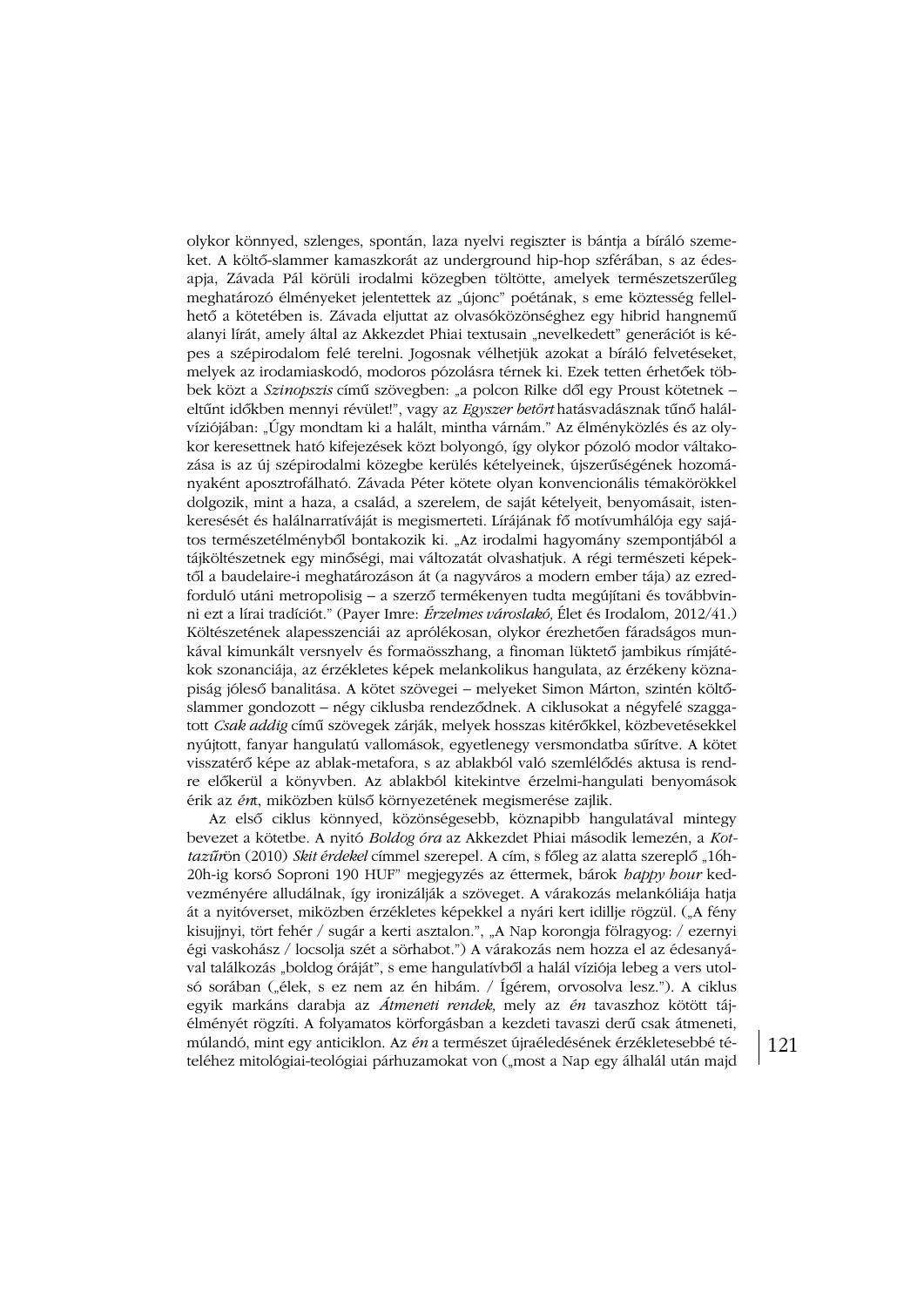föltámad, mint Ámon-ré vagy Krisztus"). Ezután szakadás áll be, s banális aktusok rögzülnek: kiégő villanykörte, közértbe menő te. Ezek is átmeneti rendek, ahogyan a te is csupán hamarszáradó tócsa, illékony pára, felhő, földre hulló zápor. Az első szakasz változatos tematikájának feszített tempójú, szorongó szerelmes együttlétről valló darabja a *Bontás*. A dinamikus, közvetlen dikciót a hétköznapi állítások teszik még életszerűbbé: "TV szól a szobából.", "Nézem a függöny bojtját.", "Már nyitva van az ablak." A szöveg a párkapcsolati nehézségekhez kapcsolódik, kiábrándultságot sugall ("Ma mégse megy. Lemászol.", Nem passzolunk lélekben.", "Együtt szorongunk halkan."), miközben érezzük a problémák elbeszélhetőségének gátjait, az elfojtás szülte lelkiállapotot is, melyek a rövidmondatos, zavart, ide-odakapó vonalvezetésben érhetőek leginkább tetten. A családi szálat emeli be az első ciklusba a titkokat rejtő, tragikumot hordozó, megemlékező sóhaj, a Résistance naïve. A szöveg egy történetet bontakoztat ki a költő apai nagyapjának a második világháborúban betöltött szerepéről, amikor is az kézbesítőként dolgozott. A lírikus tolla itt megered: nincs töredezettség, nincsenek rövid mondatok; rímtelen prózasoraiból kihagyja az érzelgősséget, a tényekre szorítkozik, emlékei közt kutat. Eleven elbeszélése által mintegy megjelenik előttünk a keserű múlt. ("A családokat / az evangélikus templom melletti utcában, / egy fehérre meszelt sarokházban / és a hozzáragasztott raktárépületben zsúfolták össze. A házak fölülről nézve / mint a négyrét hajtogatott papírcetlik.") Az első ciklusban kap helyet a formával játszani próbáló, a megszokott olvasói pozíciót leigázó szöveg, a Varrás mentén. Egyetlen mondat ismétlődik ebben, szavait pedig elválasztva kapjuk: "Asz-falt-var-ró-gép-szag-gat-ta-fe-hér-öl-té-sek-az-or-szá-gút-szurok-ka-bát-ján..." A szavakon végzett műveletek eredményeképpen a szöveg vizualizálódik, s mintegy látjuk, ahogyan azokat egymásba fűzi, azaz összevarrja a költő. A "országút" mint az utazás szimbóluma, élet-metaforaként artikulálódik a műben, a "fehér öltések" pedig egyszerre jelzik a folytonosságot és a szaggatottságot: az egyéni, családi vagy kollektív trauma teszi szaggatottá az utat, de ahol megszakad, ott mégis szükségszerűen folytatódnia kell.

A felvezető első ciklust egymással dialogizáló, személyes élményközlések, mozaikokként ciklusba olvadó nyolcsoros szövegek követik. A második ciklusban kap helyet két eltérő perspektívából kibomló istenélmény. A *Jákob* Pestszentlőrincen című versben a transzcendenst antropomorfizálja a lírai én ("Csak néz merőn, nem ismer rám az Isten", "Sapkája miatt sejtem, Ő lehet."), miközben számot vet sorsával ("Nem jobb nekem, mint bárhol máshol, itt sem. / Mivé akartam, nem lehettem azzá."). A *Jövőre harminc*ban mindezek ellenkezője történik: a költő objektivizál, röntgengépként aposztrofálja istenét, mely képes átvilágítani, belátni testét ("Vesémbe látsz, Istenem, mint a röntgen. / Viharlámpásod csontig átvilágít."), mialatt az elmúlás nyugtalansága rögzül ("Jövőre harminc – *szívem visszadöbben. / Ellátni innét már a másvilágig.*"), de az én mégis az életet választja ("defibrillálj, ma még ne mondj le rólam!").

A személyes istenkeresés opusai mellett a második ciklusban Závada naturalisztikus "montázsai" jelentkeznek, melyek erőteljesen kötődnek az évszakokhoz. A természet változásait mintegy belefényképezi verseibe. Ilyen hangsúlyos vizualitással indít az Indián nyár is ("Mint napsütötte reklám-indián, / rézbarna most az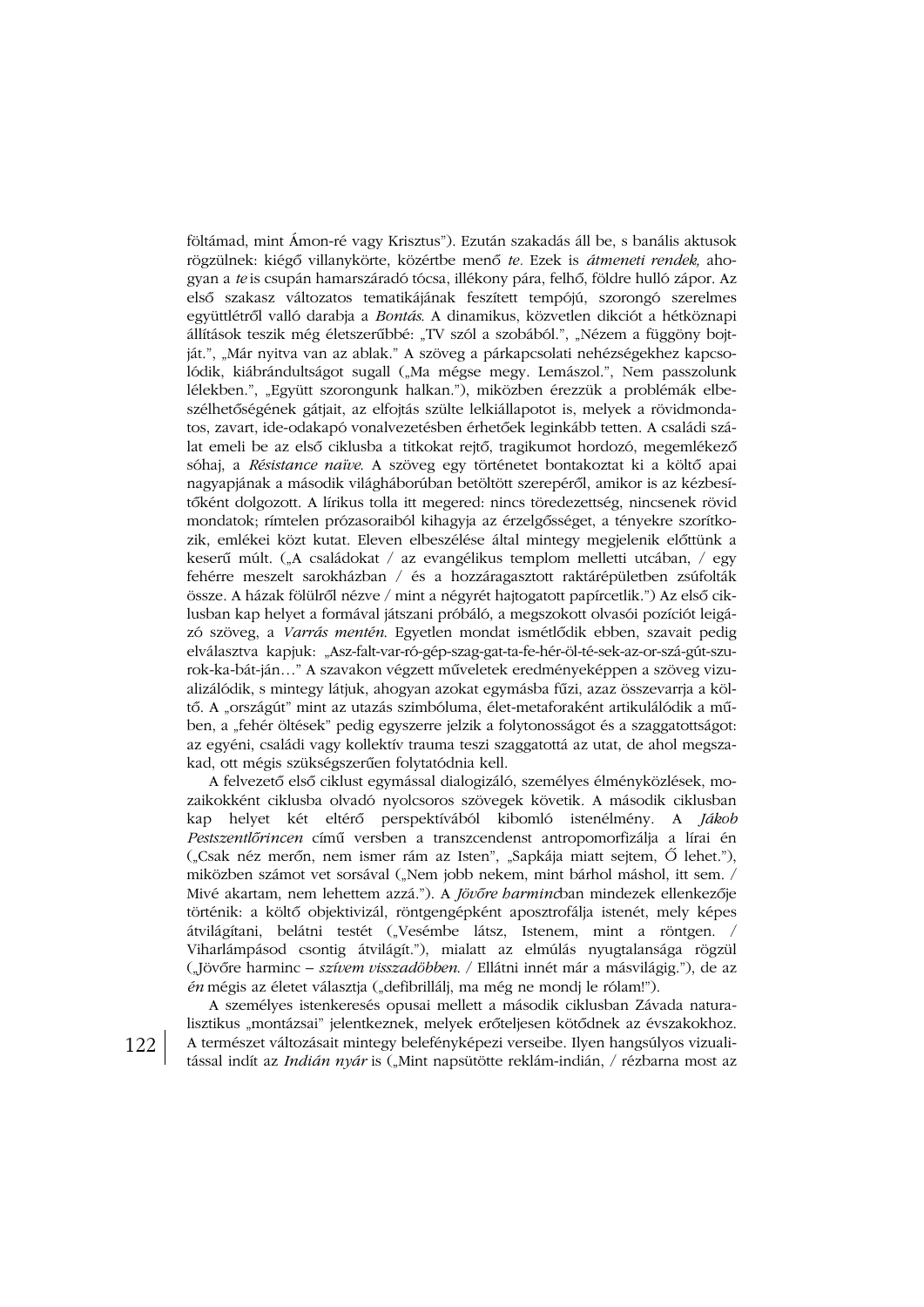árnyas Orczy-tér."), s a képiség a szöveg további részében is domináns marad: a szeptemberi táj színeit szokatlan, markáns metaforikával festi fel ("A szeptemberre külön színvilág van: / összekutyulva barna és fehér, / rumoskóla egy részeg indiánban."). A második ciklus nagy ívű verse, melyben a szerző ezúttal nem a természet folyton alakuló tendenciáit, hanem a nagyvárosi teret kémleli, a Pesti sampon. A szöveg a szerző Budapest-élményéhez kötődik, továbbá Babits Mihály Messzemessze versének átirata, így a lírai hagyomány megidézése. A versszakok első szavai egy-egy budapesti utcát vagy teret neveznek meg az ismert Taft-reklámra alludálva, így válik világossá, hogy az én éppen hol jár képzeletbeli körútján. A versszakok egymást követő filmkockaként engednek betekintést a szerző Budapestjébe: látjuk az Oktogon felhők szűrte fényét, halljuk a Blahán vonyító mínuszokat, érezzük a lágy szellőt a Barosson. Hatásos képekkel felépített tájleírás ez, melybe beleíródik a szerző ambivalens viszonya a városhoz. Ez a vers záróstrófájában a legszemléletesebb: "Úgy vonz a beton, szinte fáj. [...] Inkább otthon, de nem haza."

A harmadik ciklus központi vonulatához a családi témájú opusok tartoznak. Az én emlékezik, identitását keresi, s közben – mint eddig mindig – környezetét szemléli (Ajánló vízhez, Tőlünk jobbra, Hiánydramaturgia, Klauzália). Ebben a hangulatban írja a kötet gerincét adó Valami fényes című szöveget is, mely egy megrázó halálnarratívába enged mélyebb betekintést. A versben egy családtörténet bomlik ki, az én zsidó gyökereire emlékezik. A szöveg legmarkánsabb képe a szappanmetafora ("Danzigban megfőtt a pipereszappan, / a lélek rózsaszín gőzként szállt föl...", "Nagyapa próbálkozott – mintha ujjat / szappannal a jegygyűrűből -, hiába."), s az Arthur-mondakörből ismert kőbe állított kard-motívum. ("Mondták: beleszorult valami fényes, / mint az a híres kard abba a kőbe. [...] A család felszólító módja volt az. / Te kellettél, a lánya, hogy kirántsa.") A kötet családi tematikájának része a Mese című, mindössze ötsoros szöveg, mely az elmaradt gyermekkori boldogságot kéri számon: "Óvodás koromban / anyám játékboltban / dolgozott. Boldog / gyereknek kellett volna / lennem." A harmadik ciklus foglalja magába a kötet címadó versét. Az Ahol megszakad című szövegben az én önmaga megismerésének folyamatából indul ki, önnön határait kutatja, az idő múlásán töpreng, miközben emlékei közt kutat: "Belőled magamba áthallani / egy s mást – pár ködös képem, másom nincsen. / Kopottas portré, lámpa – asztali –, / köldökzsinór - nincs hová kifeszítsem." Egy gyászmunkakísérlet íródik a szövegbe ("Anyajeggyel az életvonalon / ingázni, leszállni tragédiáknál. / Ahol megszakad, filccel folytatom: / megrajzolom a bőr drapériáját."), a *hús-vér valóság* megsemmisül, megfoghatatlan, keserű emlékké változik.

A negyedik ciklus a szonettformát használja. A változatos tematika itt is jelen van: ismét témát ad a szerelem, a párkapcsolati problémák okozta lelki szorongások, kételyek (Áspis, Szinopszis), de olyan már-már negédes finomkodások is fellelhetők, mint a Nugát (melyet a szerző felrappelt a már említett Kottazűr albumra is), vagy a Piknikmedve. Az évszakokhoz kötött élményközlések egyik jellegzetes darabja a Szellemtelep, mely az újpesti lakótelep fantázianevét emeli be, s szokatlanul bizarr módon személyesíti meg az őszt ("Beállt az ősz, mint egy heroinista.") A nagyvárosi atmoszférát hozza a kötetbe a Nuit parisienne című szöveg. A lírai én